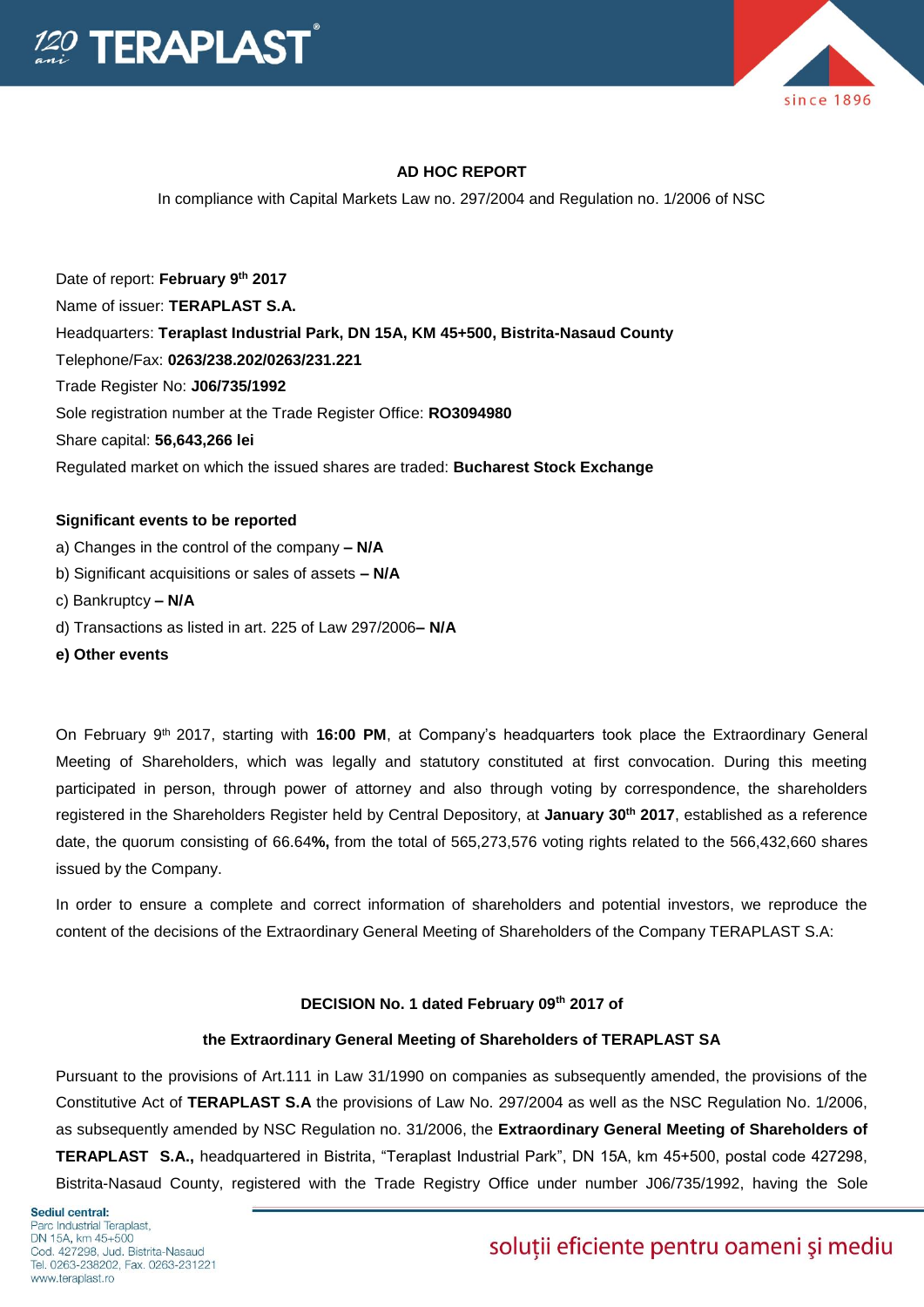registration number at the Trade Register Office RO 3094980, held on **February 09th 2017** at the headquarter of the Company, at **16:00 PM**, with a quorum of **66.64%** of the total 565.273.576 voting rights of the total 566.432.660 shares issued by Company TERAPLAST S.A., representing a total number of 376,683,415 votes expressed,

#### **DECIDES**

#### **On the items on the AGENDA, as follows:**

**1.** Approves the investments start in value of LEI 72,000,000, during 2017 financial exercise.

### **Structure of the vote: 100% for, 0% against, 0% abstaining**

**2.** Empowers the Board of Directors to accomplish, in the name of and for the Company, all the actions and steps necessary or useful in order to fulfill those approved at point 1 from the present decision.

In this regard, the Board of Directors shall issue decisions on:

- a. concluding the acquisition contracts/pre-contracts, empowering the persons who will sign in the name of and for the Company the acquisition contracts/pre-contracts, additional acts to the acquisition contracts, and also any documents which are accessories, in connection or which are mentioned in the acquisition contracts, and also to sign any other documents, requests which could be necessary or useful in connection to the accomplish of the investments mentioned in the point 1 of the present.
- b. accessing some bank credits, concluding of some credit/leasing contracts, extending the bank credit/leasing contracts accessed, establishing the warranty structure for the credit/ leasing contracts accessed/extended, empowering the persons who will sign in the name of and for the Company the credit contracts/ leasing contracts /warranty contracts /additional acts to the credit/leasing contracts, as well as any other documents or instruments which are accessory, related to or to which reference is made in the credit/leasing contracts, warranty contracts or any other documents as well as to sign any other application forms, requests which might be necessary or useful regarding the accomplish of the investments mentioned in the point 1 of the present.

**3.** Establish the registration date which serves to identify the shareholders who will be affected by the decisions adopted by the Extraordinary General Meeting of Shareholders. The date proposed by the Board of Directors is February 28th 2017.

#### **Structure of the vote: 100% for, 0% against, 0% abstaining**

**4.** Approves the date February 27<sup>th</sup> 2017 as **..ex-date**", respectively the date previous to the registration date when the financial instruments, subject of the decision of the corporate bodies, are transacted without the rights resulting from such decision, pursuant to art. 2 letter f) of Regulation No. 6/2009 regarding the exercise of certain rights of the shareholders within the general assemblies of the trading companies, amended and completed by Regulation no. 13/2014 regarding the amendment and completion of certain regulations issued by the Security National Board (herein referred to as **NSC Regulation No. 6/2009**).

## **Structure of the vote: 100% for, 0% against, 0% abstaining**